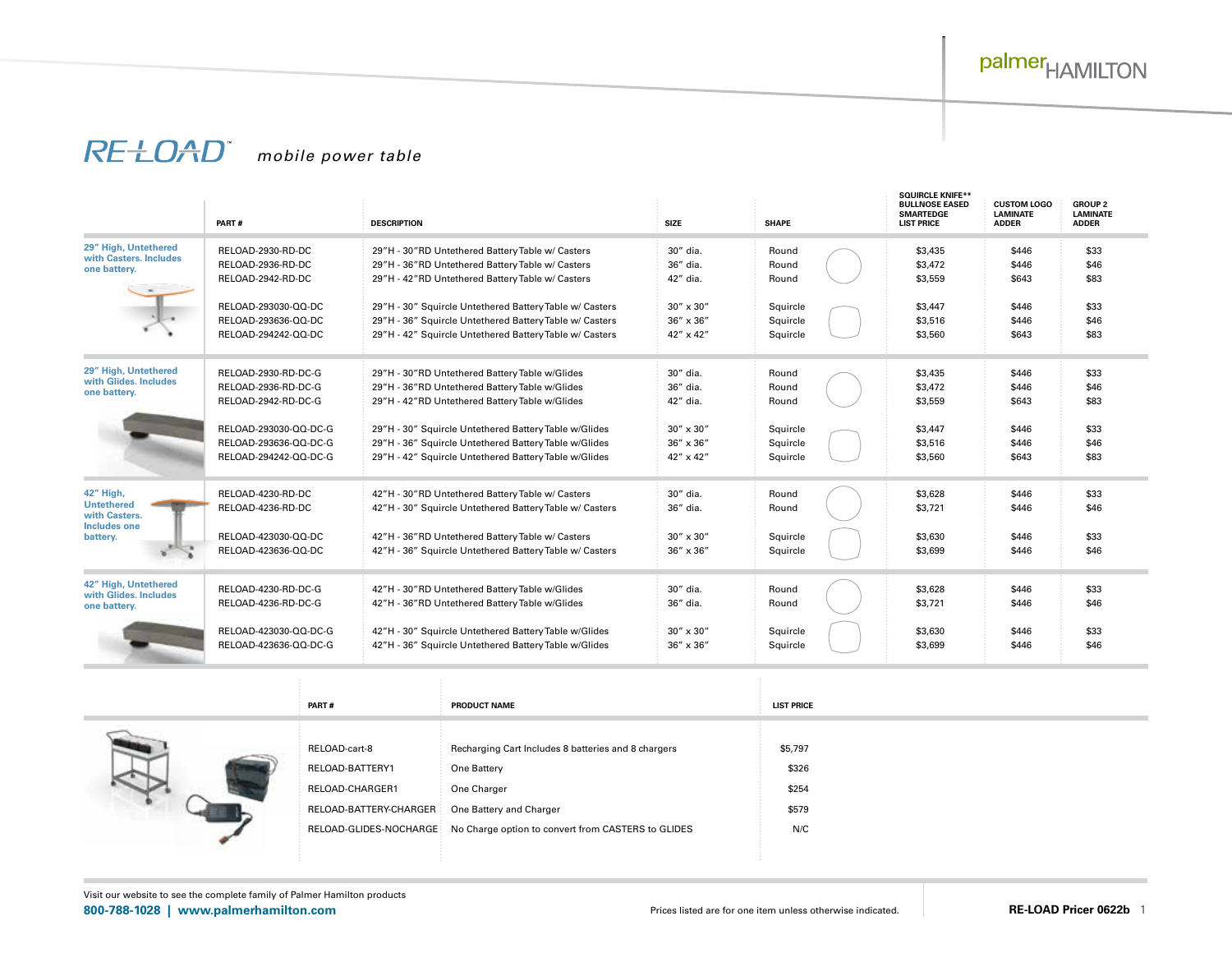# palmer<sub>HAMILTON</sub>

## *mobile power table*

|                                                | PART#                 | <b>DESCRIPTION</b>                              | <b>SIZE</b>        | <b>SHAPE</b> | <b>SQUIRCLE KNIFE**</b><br><b>BULLNOSE EASED</b><br><b>SMARTEDGE</b><br><b>LIST PRICE</b> | <b>CUSTOM LOGO</b><br><b>LAMINATE</b><br><b>ADDER</b> | <b>GROUP 2</b><br><b>LAMINATE</b><br><b>ADDER</b> |
|------------------------------------------------|-----------------------|-------------------------------------------------|--------------------|--------------|-------------------------------------------------------------------------------------------|-------------------------------------------------------|---------------------------------------------------|
| 29" High, Self-Charge                          | RELOAD-2930-RD-SC     | 29"H - 30"RD Self-Charge Battery Table          | 30" dia.           | Round        | \$3,590                                                                                   | \$446                                                 | \$33                                              |
| with Casters. Includes<br>one battery and one  | RELOAD-2936-RD-SC     | 29"H - 36"RD Self-Charge Battery Table          | 36" dia.           | Round        | \$3,634                                                                                   | \$446                                                 | \$46                                              |
| charger.                                       | RELOAD-2942-RD-SC     | 29"H - 42"RD Self-Charge Battery Table          | 42" dia.           | Round        | \$3,670                                                                                   | \$643                                                 | \$83                                              |
|                                                | RELOAD-293030-QQ-SC   | 29"H - 30" Squircle Self-Charge Battery Table   | $30'' \times 30''$ | Squircle     | \$3,609                                                                                   | \$446                                                 | \$33                                              |
|                                                | RELOAD-293636-QQ-SC   | 29"H - 36" Squircle Self-Charge Battery Table   | $36'' \times 36''$ | Squircle     | \$3,687                                                                                   | \$446                                                 | \$46                                              |
|                                                | RELOAD-294242-QQ-SC   | 29"H - 42" Squircle Self-Charge Battery Table   | 42" x 42"          | Squircle     | \$3,746                                                                                   | \$643                                                 | \$83                                              |
| 42" High, Self-                                | RELOAD-4230-RD-SC     | 42"H - 30"RD Self-Charge Battery Table          | 30" dia.           | Round        | \$3,757                                                                                   | \$446                                                 | \$33                                              |
| <b>Charge</b><br>with Casters.<br>Includes one | RELOAD-4236-RD-SC     | 42"H - 36"RD Self-Charge Battery Table          | 36" dia.           | Round        | \$3,803                                                                                   | \$446                                                 | \$46                                              |
| battery and one                                | RELOAD-423030-QQ-SC   | 42"H - 30" Squircle Self-Charge Battery Table   | $30'' \times 30''$ | Squircle     | \$3,793                                                                                   | \$446                                                 | \$33                                              |
| charger.                                       | RELOAD-423636-OO-SC   | 42"H - 36" Squircle Self-Charge Battery Table   | $36'' \times 36''$ | Squircle     | \$3,868                                                                                   | \$446                                                 | \$46                                              |
| 29" High, Corded with                          | RELOAD-2930-RD-AC     | 29"H - 30"RD Corded Power Charging Table        | 30" dia.           | Round        | \$3,380                                                                                   | \$446                                                 | \$33                                              |
| Casters.                                       | RELOAD-2936-RD-AC     | 29"H - 36"RD Corded Power Charging Table        | 36" dia.           | Round        | \$3,423                                                                                   | \$446                                                 | \$46                                              |
|                                                | RELOAD-2942-RD-AC     | 29"H - 42"RD Corded Power Charging Table        | 42" dia.           | Round        | \$3,513                                                                                   | \$643                                                 | \$83                                              |
|                                                | RELOAD-293030-QQ-AC   | 29"H - 30" Squircle Corded Power Charging Table | $30'' \times 30''$ | Squircle     | \$3,442                                                                                   | \$446                                                 | \$33                                              |
|                                                | RELOAD-293636-QQ-AC   | 29"H - 36" Squircle Corded Power Charging Table | 36" x 36"          | Squircle     | \$3,476                                                                                   | \$446                                                 | \$46                                              |
|                                                | RELOAD-294242-QQ-AC   | 29"H - 42" Squircle Corded Power Charging Table | 42" x 42"          | Squircle     | \$3,541                                                                                   | \$643                                                 | \$83                                              |
| 29" High, Corded with<br>Glides.               | RELOAD-2930-RD-AC-G   | 29"H - 30"RD Corded Power Charging Table        | 30" dia.           | Round        | \$3,380                                                                                   | \$446                                                 | \$33                                              |
|                                                | RELOAD-2936-RD-AC-G   | 29"H - 36"RD Corded Power Charging Table        | 36" dia.           | Round        | \$3,423                                                                                   | \$446                                                 | \$46                                              |
|                                                | RELOAD-2942-RD-AC-G   | 29"H - 42"RD Corded Power Charging Table        | 42" dia.           | Round        | \$3,513                                                                                   | \$643                                                 | \$83                                              |
|                                                | RELOAD-293030-QQ-AC-G | 29"H - 30" Squircle Corded Power Charging Table | $30'' \times 30''$ | Squircle     | \$3,442                                                                                   | \$446                                                 | \$33                                              |
|                                                | RELOAD-293636-QQ-AC-G | 29"H - 36" Squircle Corded Power Charging Table | $36'' \times 36''$ | Squircle     | \$3,476                                                                                   | \$446                                                 | \$46                                              |
|                                                | RELOAD-294242-QQ-AC-G | 29"H - 42" Squircle Corded Power Charging Table | 42" x 42"          | Squircle     | \$3,541                                                                                   | \$643                                                 | \$83                                              |
| 42" High, Corded                               | RELOAD-4230-RD-AC     | 42"H - 30"RD Corded Power Charging Table        | 30" dia.           | Round        | \$3,604                                                                                   | \$446                                                 | \$33                                              |
| with Casters.                                  | RELOAD-4236-RD-AC     | 42"H - 36"RD Corded Power Charging Table        | 36" dia.           | Round        | \$3,651                                                                                   | \$446                                                 | \$46                                              |
|                                                | RELOAD-423030-QQ-AC   | 42"H - 30" Squircle Corded Power Charging Table | $30'' \times 30''$ | Squircle     | \$3,627                                                                                   | \$446                                                 | \$33                                              |
|                                                | RELOAD-423636-QQ-AC   | 42"H - 36" Squircle Corded Power Charging Table | 36" x 36"          | Squircle     | \$3,655                                                                                   | \$446                                                 | \$46                                              |